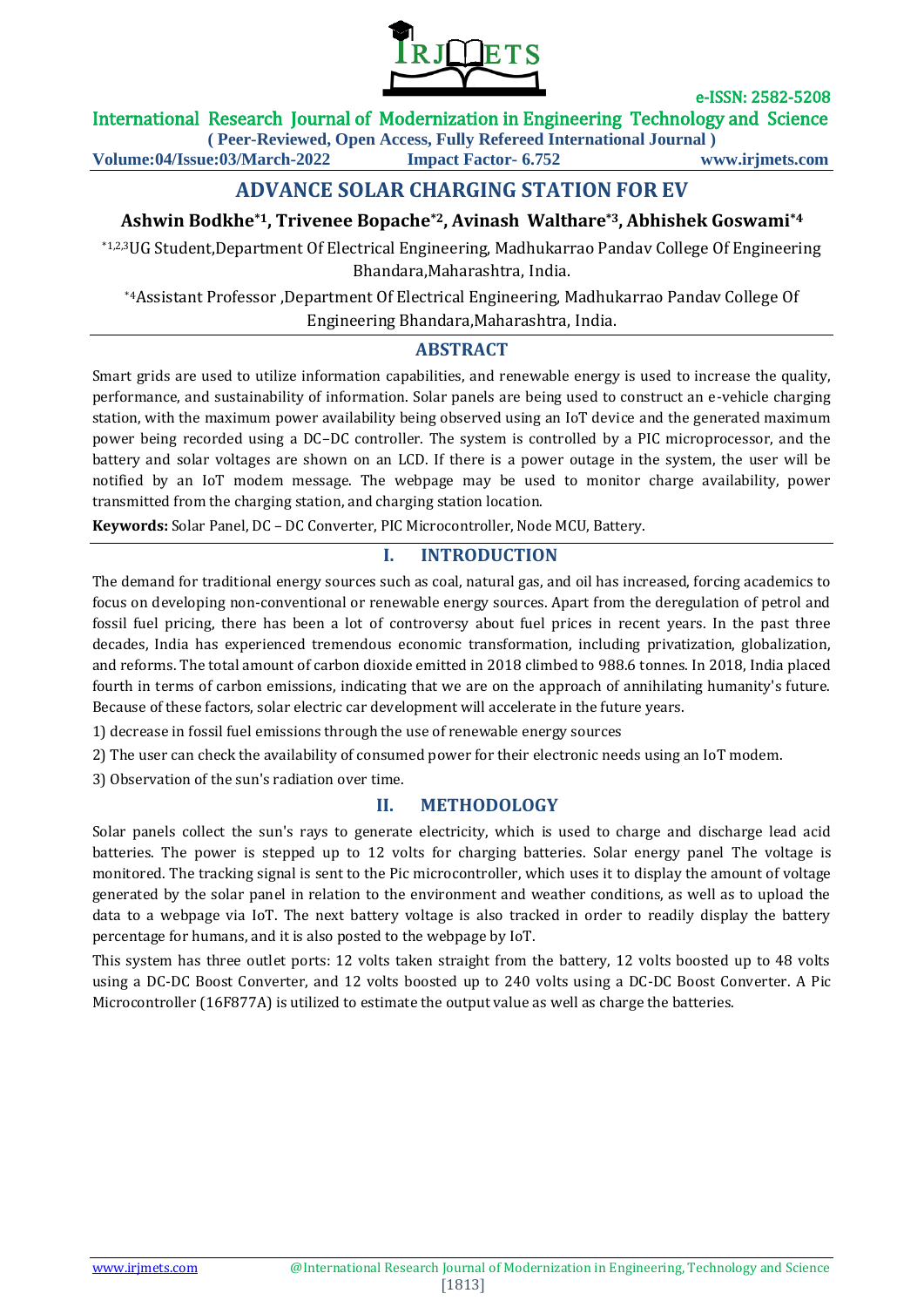

International Research Journal of Modernization in Engineering Technology and Science

**( Peer-Reviewed, Open Access, Fully Refereed International Journal ) Volume:04/Issue:03/March-2022 Impact Factor- 6.752 www.irjmets.com**



**Figure 1:** Block Diagram of Proposed System

The Boost Converter is a device that allows you to increase the amount of A step-up converter, also known as a boost converter, raises the input voltage and produces a boosted output. It has two semiconductor switches, a diode and a transistor, as well as a single storage element. Filters comprised of capacitors are used to minimize the output ripple voltage.

## **BATTERY**

The lead-acid battery is an electrochemical device that produces voltage and outputs electric current. In automobiles, batteries play a critical function. The process of storing a succession of chemicals in a battery produces power. capacitor A capacitor is a storage device that stores energy as an electrical charge and generates a potential difference across plates.

## **DIODE**

The p-n junction diode is made up of p and n-type semiconductor materials. With the help of diffusing acceptor impurities, we can create atomic-scale interaction.

## **SOLAR CELL PHOTOVOLTAICS**

The photovoltaic effect produces electricity from light energy in a photovoltaic cell. Photovoltaic cells are built of silicon, which is a semiconductor material. In a silicon atom, there are four valence electrons.

#### **RECTIFIER**

The process of converting alternating current to direct current is known as rectification, and the electrical equipment utilized here is known as a rectifier. During the rectification process, the current direction is straightened. In a closed circuit, a resistor is an electrical component that resists the flow of electric current. All resistors in electronic components are used.

#### **ESP8266-NodeMCU**

The ESP8266 is an internet module that is used to connect to the internet for projects and is a low-cost device. With the internet of things, we can simply collect data or information and upload it.

# **III. MODELING AND ANALYSIS**

The suggested system gathers the necessary information from the charging station and makes it available to the user via a webpage. The output of the solar voltage, the output of the battery voltage, and the graph of voltage when a fault occurs are all included on this page. Users can collect the relevant data and battery charge details via an IoT-designed webpage. To load data using a URL address, all you need is a network and a browser that is available 24 hours a day, seven days a week. The battery voltage capacity, charging time, and charging station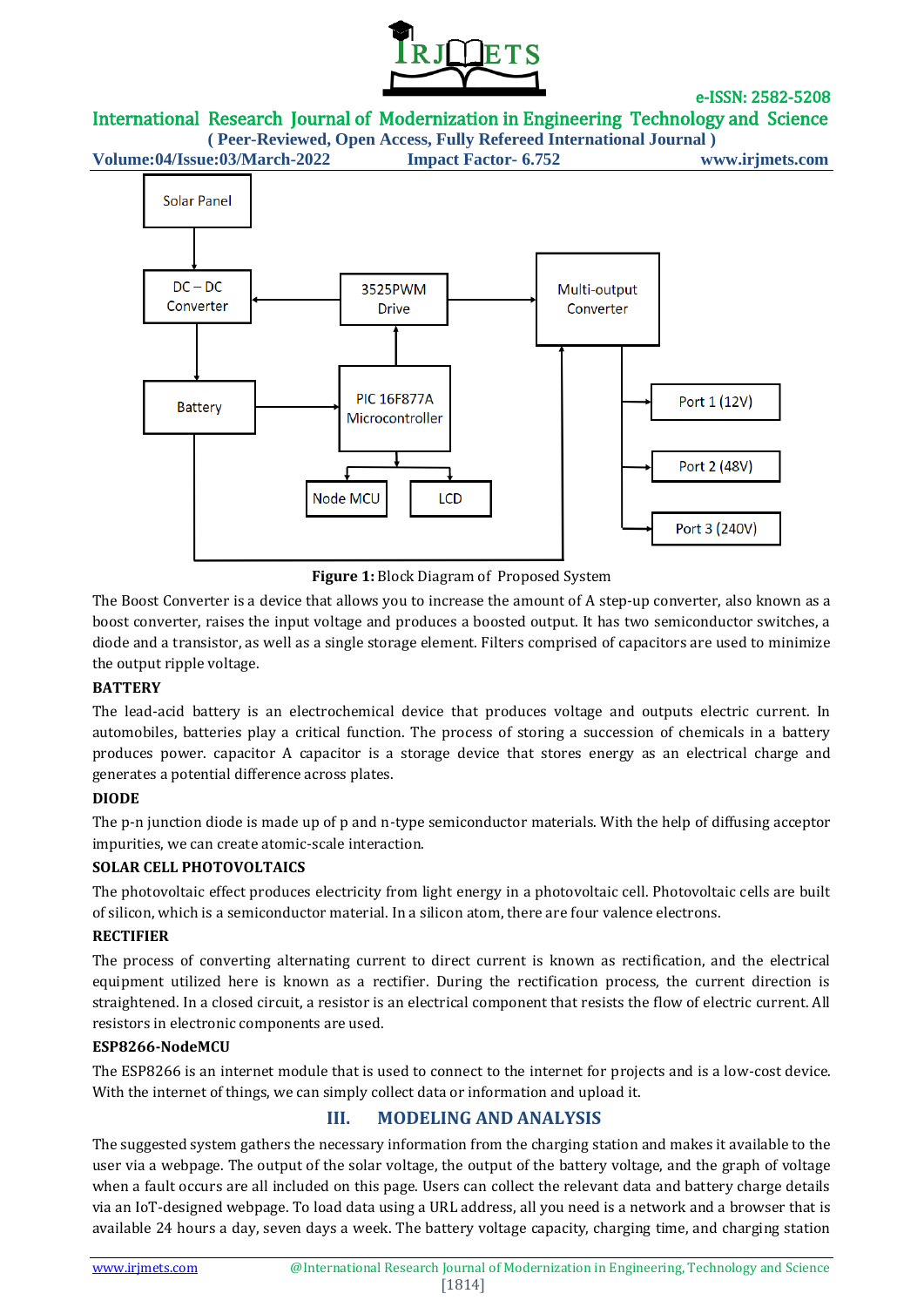

### International Research Journal of Modernization in Engineering Technology and Science **( Peer-Reviewed, Open Access, Fully Refereed International Journal )**

**Volume:04/Issue:03/March-2022 Impact Factor- 6.752 www.irjmets.com**

location will all be updated on a regular basis. This is open-source data, and anyone with a secure internet connection can check the status of this webpage using the link address.



 **Figure 2**: Prototype of Proposed System. **Figure 3**: Output Display



**Figure 4**: Output Solar Voltage



#### **Figure 5:** output of Charging station